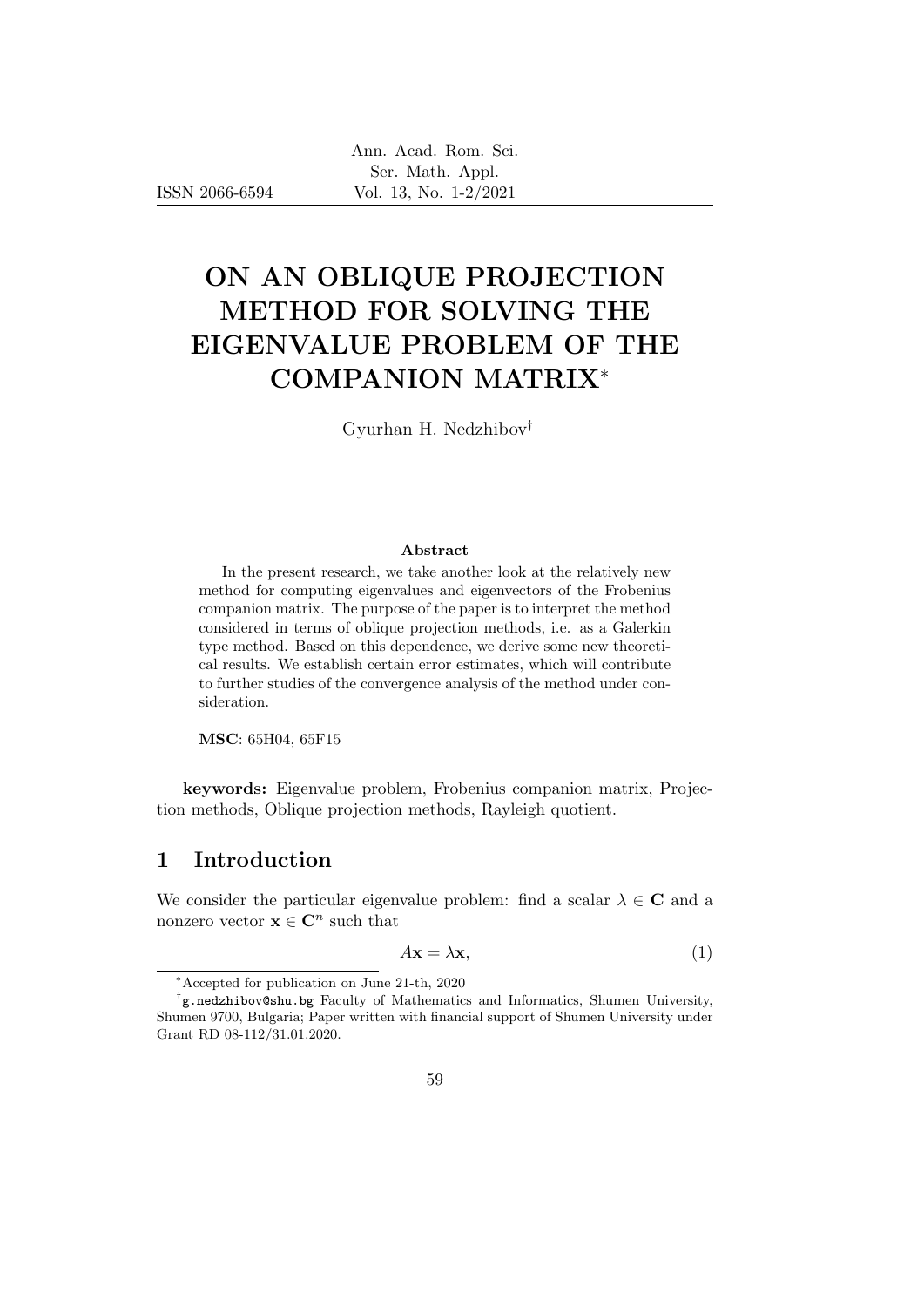where  $A$  is the Frobenius companion matrix of order  $n$  with complex entries and with only simple eigenvalues

$$
A = \left(\begin{array}{cccc} 0 & 1 & 0 & \dots & 0 \\ 0 & 0 & 1 & \dots & 0 \\ \dots & \dots & \dots & \dots & \dots \\ 0 & 0 & 0 & \dots & 1 \\ -a_0 & -a_1 & -a_2 & \dots & -a_{n-1} \end{array}\right).
$$
 (2)

Let us denote by  $\lambda_1, \lambda_2, \ldots, \lambda_n$  the two by two distinct eigenvalues of A. Then it is immediate to verify that the eigenvector associated with  $\lambda_s$  has the form

$$
\mathbf{x}_s = (1, \lambda_s, \lambda_s^2, \dots, \lambda_s^{n-1})^T,
$$

for  $s = 1, \ldots, n$ . Therefore the eigenvector matrix V of A is the well-known Vandermonde matrix

$$
V = V(\lambda) = \begin{pmatrix} 1 & 1 & \dots & 1 \\ \lambda_1 & \lambda_2 & \dots & \lambda_n \\ \dots & \dots & \dots & \dots \\ \lambda_1^{n-1} & \lambda_2^{n-1} & \dots & \lambda_n^{n-1} \end{pmatrix}.
$$
 (3)

Which implies that Fobenius companion matrix (2) has complete biorthog*onal systems* of right eigenvectors  $\mathbf{x}_1, \mathbf{x}_2, \ldots, \mathbf{x}_n$  (the columns of V) and left eigenvectors  $y_1^*, y_2^*, \ldots, y_n^*$  (the rows of  $V^{-1}$ ). Thus we have the following eigenvalue decomposition of (2)

$$
A = V\Lambda V^{-1},\tag{4}
$$

where  $\Lambda = \text{diag}\{\lambda_1, \ldots, \lambda_n\}.$ 

In our previous work [1] we developed a new iterative scheme for finding all the eigenvalues and corresponding left, and right eigenvectors of the companion matrix (2), see Algorithm-1.

Where  $z_i^{(k)}$  $i_i^{(k)}$  is the k-th approximation of the eigenvalue  $\lambda_i$   $(i = 1, \ldots, n)$ . The right and left approximate eigenvectors associated with eigenvalue  $\lambda_i$ are denoted by  $\mathbf{v}_i^{(k)}$  $i^{(k)}$  and  $\mathbf{w}_i^{(k)}$  $i^{(k)}$ , respectively. On step 6 of *Algorithm-1*, the two-sided Rayleigh quotient

$$
\rho(\mathbf{x}, \mathbf{y}) = \rho(A, \mathbf{x}, \mathbf{y}) = \frac{\mathbf{y}^* A \mathbf{x}}{\mathbf{y}^* \mathbf{x}}
$$
(5)

is used for computing the approximate eigenvalue. Formula (5) is introduced for the first time by Ostrowski in [9] (see also [10, 11]).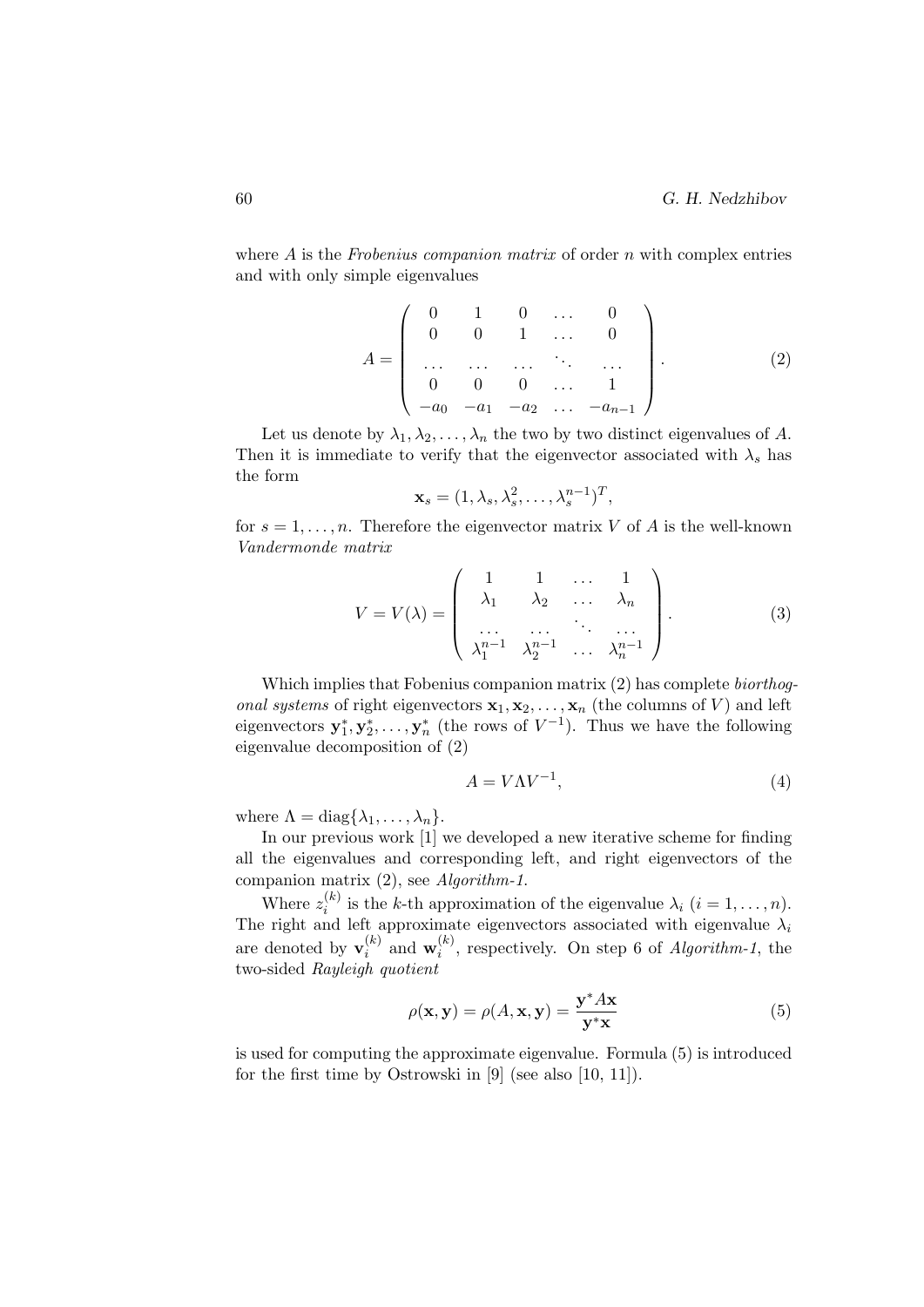Algorithm-1: Diagonalization of the Frobenius companion matrix

**Input:** A, initial vector  $\mathbf{z}^{(0)}$  (where  $z_i^{(0)}$ )  $z^{(0)}_i\neq z^{(0)}_j$  $j_j^{(0)}$  for  $i \neq j$ , tolerance  $\epsilon \ll 1$ . Output: Approximate eigenvalues and eigenvector matrices:  $\lambda = (\lambda_1, \ldots, \lambda_n), V(\lambda), W(\lambda).$ 1: Set k=0. 2: While not converged do 3: Compute the Vandermonde matrix  $V_k = V(\mathbf{z}^{(k)})$ . 4: Compute the inverse Vandermonde matrix  $W_k^* = V(\mathbf{z}^{(k)})^{-1}$ . 5: For  $i=1:n$  do 6: Compute next eigenvalue estimate  $z_i^{(k+1)} = \rho_k = (\mathbf{w}_i^{(k)})^* A \mathbf{v}_i^{(k)},$  $i \in I \cdot \mathbf{A}$ where  $\mathbf{v}_i^{(k)}$  $\sum_{i=1}^{(k)}$  is the i-th column vector of  $V_k$ , and  $(\mathbf{w}_i^{(k)}$  $\binom{k}{i}^*$  is the i-th row vector of  $W_k^*$ 7: End for 8: Set k=k+1. 8: If  $\|\mathbf{z}^{(k+1)}-\mathbf{z}^{(k)}\|_2<\epsilon$  then 9: Set  $\lambda = \mathbf{z}^{(k+1)}, V = V_k, W = W_k^*.$ 10: break 11: End If 12: End While

In [1] local convergence analysis of the introduced algorithm is provided. It is proved that the asymptotic rate of convergence of the new scheme is quadratic. The main result in [1] is the following theorem.

**Theorem 1** Let **x** and **y** be right and left eigenvectors associated with the eigenvalue  $\lambda$  of the Frobenius companion matrix  $F_p$ , which has n distinct eigenvalues. Then  $\lim_{k\to\infty} \mathbf{v}_k = \mathbf{x}$  and  $\lim_{k\to\infty} \mathbf{w}_k = \mathbf{y}$  if and only if  $\mathbf{z}_{k+1} = \rho_k = \rho(\mathbf{v}_k, \mathbf{w}_k)$  approaches  $\lambda$  and the asymptotic convergence rate is quadratic.

Our main objective in this work is to interpret the aforementioned algorithm in terms of projection methods. By using this dependence we will establish new error bounds for this algorithm. The rest of the paper is organized as follows. In Section 2 we give a short introduction to projection methods for solving the eigenvalue problem. Interpretation of the Algorithm-1 as a projection method is shown in Section 3. In Section 4 we derive some error bounds and the conclusion is in Section 5.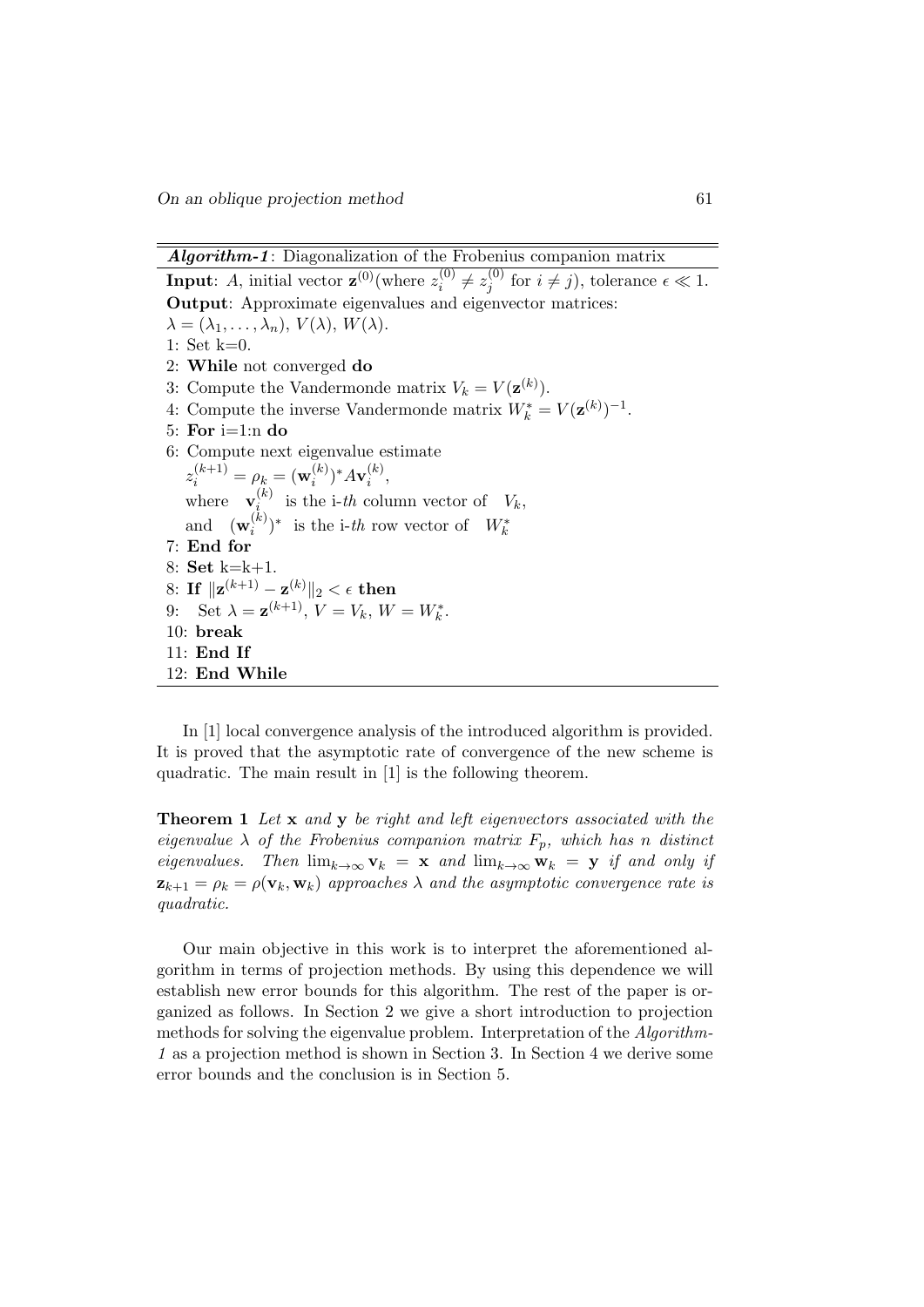# 2 Projection methods for eigenvalue problems

Given two m-dimensional subspaces K and  $\mathcal L$  of  $\mathbb C^n$ , the basic idea of projection methods is to approximate the exact eigenpair  $(\lambda, \mathbf{x})$  to the eigenvalue problem (1), by an approximate eigenpair  $(\lambda, \hat{\mathbf{x}})$ , with  $\lambda \in \mathbf{C}$  and  $\hat{\mathbf{x}} \in \mathcal{K}$ , such that the following *Petrov-Galerkin condition* is satisfied

$$
A\hat{\mathbf{x}} - \hat{\lambda}\hat{\mathbf{x}} \perp \mathcal{L}
$$
 (6)

for some given inner product. The subspace  $K$  reffered to as the subspace of approximants or the *right subspace* and  $\mathcal L$  as the *left subspace*.

There are two main classes of projection methods: orthogonal projection (Ritz-Galerkin) and oblique projection methods (see for more details [2, 3, 5, 6]). In the case of orthogonal projection methods the subspace  $K$  is the same as  $\mathcal{L}$ , while in oblique projection techniques subspace  $\mathcal K$  is different from  $\mathcal{L}$ .

We can translate in matrix form the approximate eigenvector  $\hat{x}$  in some basis and express the Petrov-Galerkin condition. Let assume that we have a basis  $\{v_1, \ldots, v_m\}$  of K and denote by V the matrix with column vectors  $\mathbf{v}_1, \ldots, \mathbf{v}_m$ . By analogy, let  $\{\mathbf{w}_1, \ldots, \mathbf{w}_m\}$  be a basis of  $\mathcal L$  and denote by W the matrix with column vectors  $\mathbf{w}_1, \ldots, \mathbf{w}_m$ . Usually, the following additional assumption is required

$$
W^*V = I,\t\t(7)
$$

which means that the two bases are biorthogonal, i.e.  $(\mathbf{v}_i, \mathbf{w}_j) = \delta_{ij}$ . Now we can translate the approximate problem into this basis and solve it numerically. Letting

$$
\hat{\mathbf{x}} = V\mathbf{u}
$$

the condition (6) becomes

$$
\langle (A - \hat{\lambda}I)V\mathbf{u}, \mathbf{w}_j \rangle = 0, \ j = 1, \ldots, m.
$$

Therefore, **u** and  $\lambda$  must satisfy

$$
B_m \mathbf{u} = \hat{\lambda} \mathbf{u},\tag{8}
$$

where

$$
B_m = W^*AV.
$$
\n<sup>(9)</sup>

In this way, we reduced the initial eigenvalue problem to the smaller  $m \times m$ eigenvalue problem. Each eigenvalue  $\hat{\lambda}$  of  $B_m$  is called a Ritz value, and V**u** is called Ritz vector, where **u** is the eigenvector of  $B_m$  associated with  $\hat{\lambda}$ .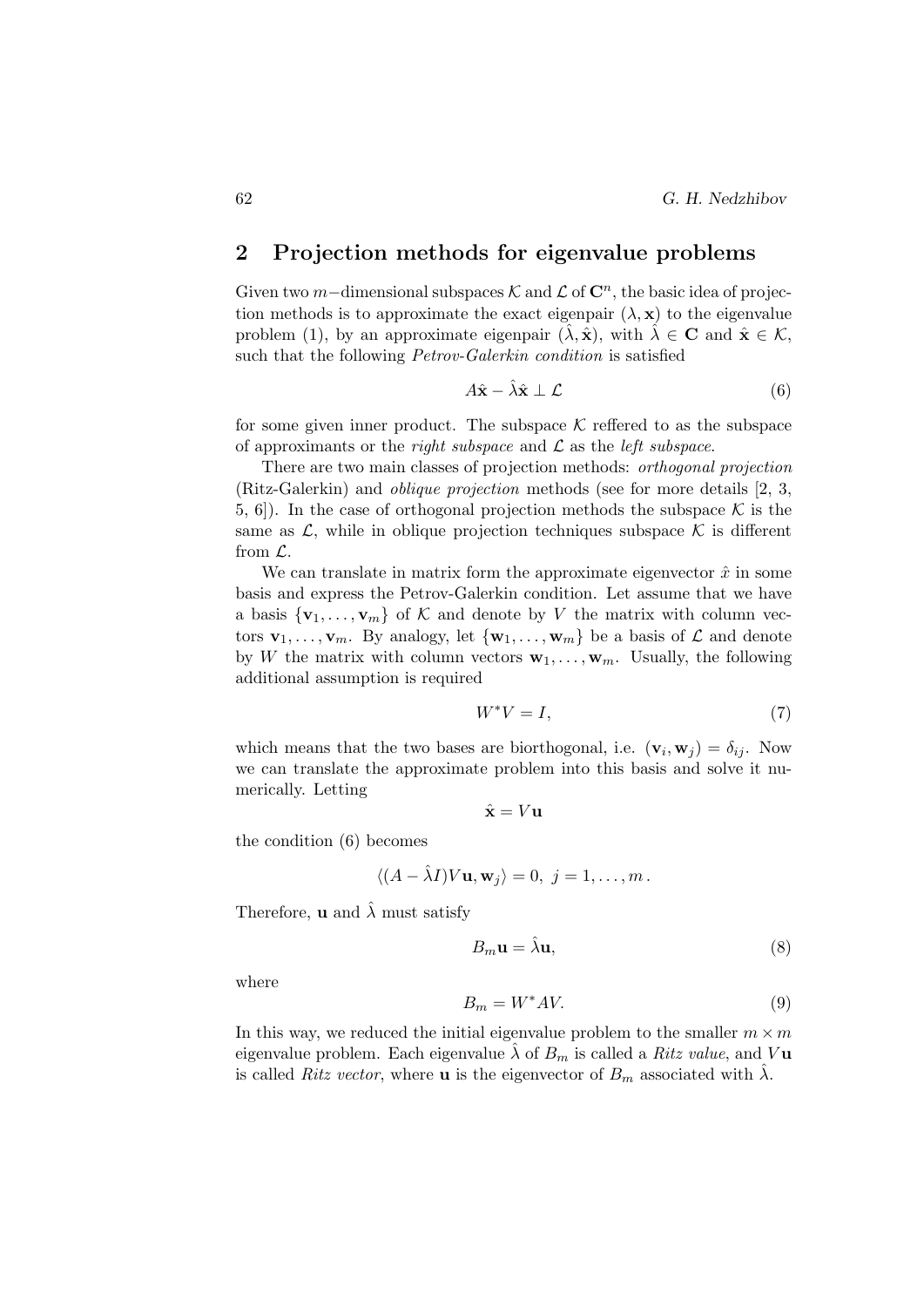In the case of orthogonal projection methods the matrix  $B_m$  has the form  $B_m = V^*AV$ . In this case, the method for solving the reduced eigenvalue problem (8) is also known as the Rayleigh-Ritz procedure.

We can also reformulate projection methods in terms of projection operators as follows.

Case 1. Orthogonal projection methods. Let  $P_K$  be the orthogonal projector onto  $K$ , then condition  $(6)$  has the form

$$
A\hat{\mathbf{x}} - \hat{\lambda}\hat{\mathbf{x}} \perp \mathcal{K}
$$
 (10)

or equivalently,

$$
P_{\mathcal{K}}(A - \hat{\lambda}I)\hat{\mathbf{x}} = 0, \ (\hat{\lambda} \in \mathbf{C}, \hat{\mathbf{x}} \in \mathcal{K})
$$

or

$$
P_{\mathcal{K}}A\hat{\mathbf{x}} = \hat{\lambda}\hat{\mathbf{x}}.\tag{11}
$$

Hence, we have replaced the initial problem (1) by an eigenvalue problem for the linear transformation  $P_K A_{\vert K}$  which is from K to K. The last equation is equivalent to

$$
P_{\mathcal{K}}AP_{\mathcal{K}}\hat{\mathbf{x}} = \hat{\lambda}\hat{\mathbf{x}}, \ (\ \hat{\lambda} \in \mathbf{C}, \hat{\mathbf{x}} \in \mathcal{K}), \tag{12}
$$

which involves the operator

$$
A_m = P_K A P_K. \tag{13}
$$

This is an extension of  $P_{\mathcal{K}}A_{|\mathcal{K}}$  to the whole space. Equation (11) will be referred to as the Galerkin approximation problem.

Case 2. Oblique projection methods. Let  $Q_K^{\mathcal{L}}$  be the oblique projector onto  $K$  and orthogonal to  $\mathcal{L}$ . This projector has the following properties:

$$
Q_{\mathcal{K}}^{\mathcal{L}} \mathbf{z} \in \mathcal{K} \quad \text{and} \quad (I - Q_{\mathcal{K}}^{\mathcal{L}}) \mathbf{z} \perp \mathcal{L}.
$$
 (14)

for any vector  $z \in \mathbb{C}^n$ . Then the orthogonality condition (6) is equivalent to

 $Q_{\mathcal{K}}^{\mathcal{L}}(A - \hat{\lambda}I)\hat{\mathbf{x}} = 0, \ (\hat{\lambda} \in \mathbf{C}, \hat{\mathbf{x}} \in \mathcal{K})$ 

or

$$
Q_{\mathcal{K}}^{\mathcal{L}} A \tilde{\mathbf{x}} = \tilde{\lambda} \tilde{\mathbf{x}}.\tag{15}
$$

Thus, the eigenvalue problem for matrix A is replaced by the eigenvalue problem of the linear operator  $Q_{\mathcal{K}}^{\mathcal{L}}A_{|\mathcal{K}}$ . In this case, we can define an extension  $A_m$  by analogy to the definition of (13) in two different ways. One possible presentation could be

$$
A_m = Q_K^{\mathcal{L}} A Q_K^{\mathcal{L}} \tag{16}
$$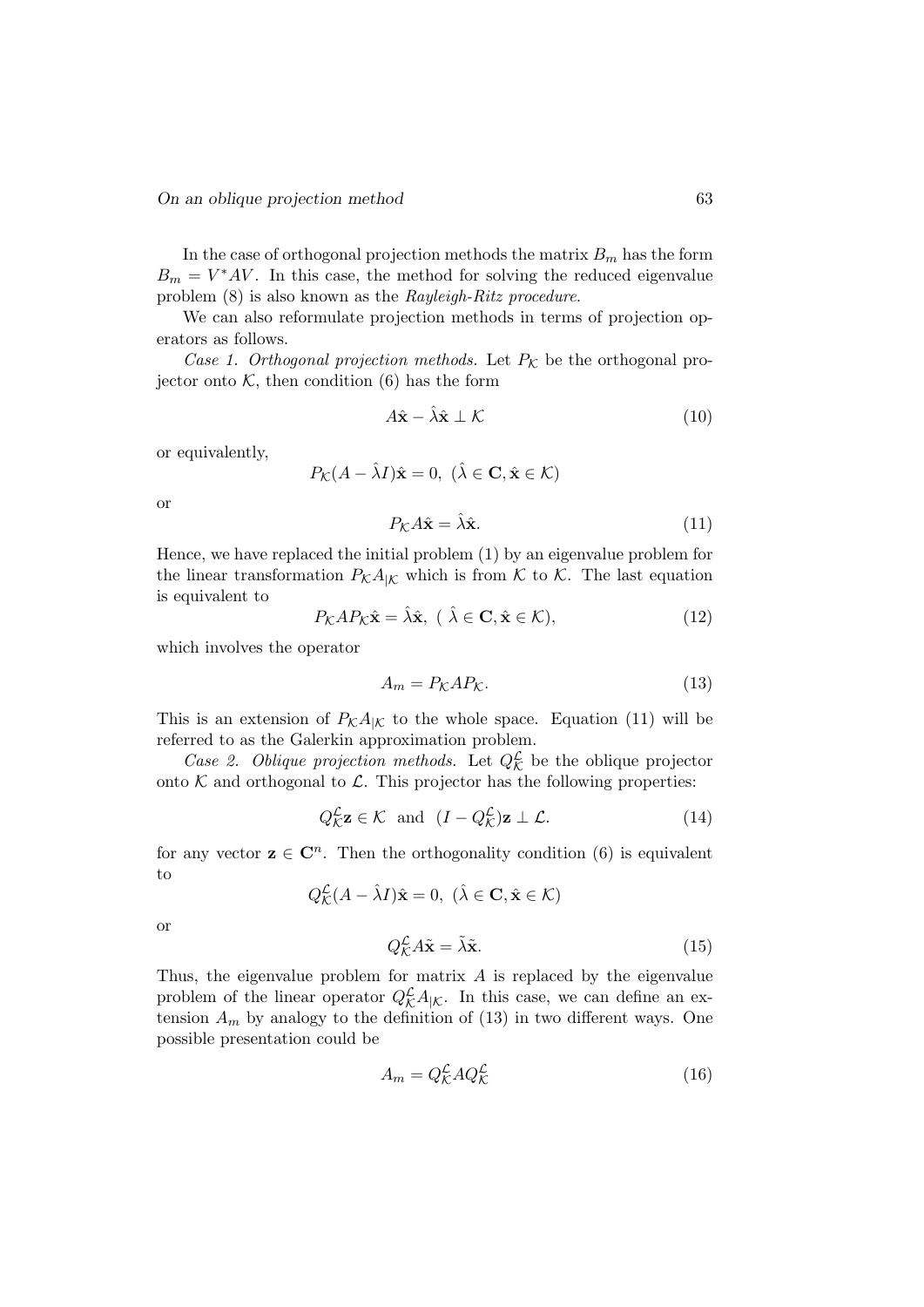64 G. H. Nedzhibov

or, the more useful extension

$$
A_m = Q_K^{\mathcal{L}} A P_{\mathcal{K}}.\tag{17}
$$

Then by analogy to (12) we get the approximation problem

$$
A_m \hat{\mathbf{x}} = \hat{\lambda} \hat{\mathbf{x}}, \ (\ \hat{\lambda} \in \mathbf{C}, \hat{\mathbf{x}} \in \mathcal{K}). \tag{18}
$$

Therefore in both cases (12) and (18), the Ritz values are actually the eigenvalues of the operator  $A_m$ , and the Ritz vectors are the corresponding eigenvectors belonging to  $K$ .

There are different ways to construct the subspaces  $\mathcal K$  and  $\mathcal L$ . We can work with subspaces of both fixed and variable dimensions. Some of the well-known examples when the subspace dimension is fixed to one are the Power method and Rayleigh quotient iteration (see [3, 10]). In other projection methods the dimension of the subspace  $K$  is increasing, usually one starts with a subspace of dimension one, and the dimension increases by one at each iteration step. Some of the most popular methods of this type use the so-called Krylov subspace. Such examples are Arnoldi method, Lanczos method and incomplete orthogonalization (see [2, 4]). Methods like Davidson method and Jacobi-Davidson method are examples with increasing subspace dimension and without using Krylov subspaces (see [7, 8]).

# 3 Algorithm-1 as a projection method

In this section, we will show that the presented *Algorithm-1* can be formulated in terms of projection methods. Without loss of generality we fix the value of index  $i$  on step 6 of *Algorithm-1*. Let denote by

$$
\mathcal{K}_i = \text{span}\{\mathbf{v}_i^{(k)}\}\tag{19}
$$

the right subspace and by

$$
\mathcal{L}_i = \text{span}\{(\mathbf{w}_i^{(k)})^*\}\tag{20}
$$

the left subspace associated with  $\lambda_i$  at iteration step k. It is obvious that the biorthogonality condition (7) is valid. Then the corresponding reduced eigenvalue problem (8)-(9) of (1) has the following trivial form

$$
(\mathbf{w}_i^{(k)})^* A \mathbf{v}_i^{(k)} \mathbf{y} = \hat{\lambda}_i \mathbf{y},
$$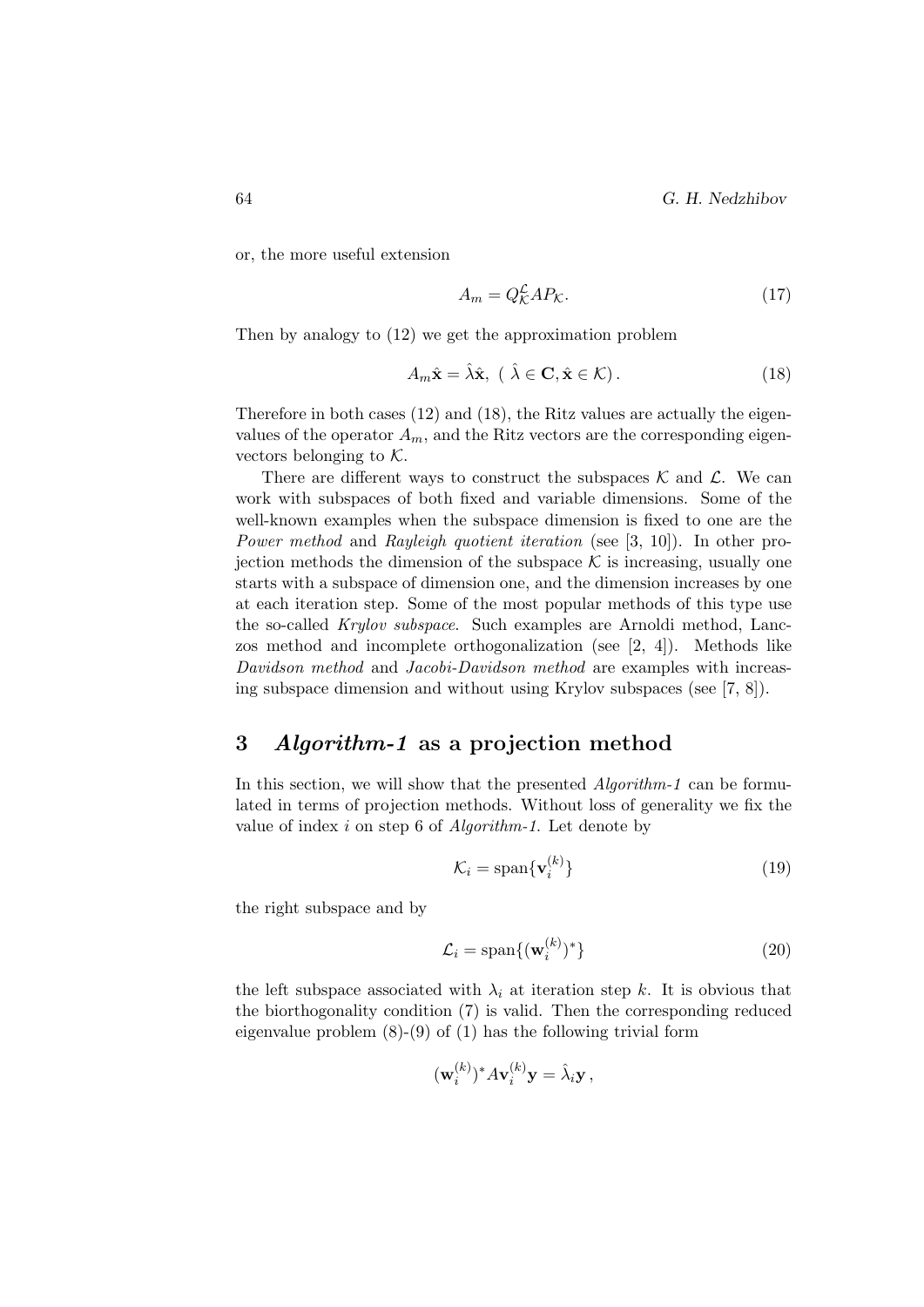where the matrix  $B_m$  is a scalar (m=1) and it is identical to the Rayleigh quotient (5). In other words, we unambiguously obtain the Ritz value

$$
\hat{\lambda}_i = z_i^{(k+1)} = \rho(\mathbf{v}_i^{(k)}, \mathbf{w}_i^{(k)}).
$$

which is the next approximation of  $\lambda_i$ . Furthermore, it is immediate to verify that the residual vector of approximate eigenpair  $(\hat{\lambda}_i, \mathbf{v}_i^{(k)})$  $\binom{\kappa}{i}$ 

$$
\mathbf{r}_i^{(k)} = A\mathbf{v}_i^{(k)} - \hat{\lambda}_i\mathbf{v}_i^{(k)}
$$

is orthogonal to  $\mathcal{L}_i$ , i.e. the Petrov-Galerkin condition (6) is satisfied. With this, we confirmed that the approach of Algorithm-1 is an oblique projection method with subspaces  $\mathcal{K}_i$  and  $\mathcal{L}_i$  having dimensions fixed to one.

### 4 Convergence analysis

Our main purpose in this section is to apply some of the known convergence results on Projection methods to the considered Algorithm-1. We aim to show the relation between the solutions of the main eigenvalue problem (1) and the approximate problem (18). A natural way to derive error bounds is by using the approach of residual vectors. In our case we can investigate either of the residuals  $(A_m - \lambda I)\mathbf{x}$  or  $(A - \lambda I)\hat{\mathbf{x}}$ , where  $(\lambda, \mathbf{x})$  is the exact eigenpair and  $(\lambda, \hat{\mathbf{x}})$  is the corresponding approximate eigenpair, and  $A_m$  is defined by  $(16)$  or  $(17)$ .

The quantity which plays an important role in convergence analysis of projection methods is the distance between the exact eigenvector  $x$  and the right subspace K defined by  $|| (I - P_{\mathcal{K}}) \mathbf{x} ||$ , where  $P_{\mathcal{K}}$  is the orthogonal projector onto K. This quantity can also be interpreted as the  $sin(\alpha)$  (in the case of  $\|\mathbf{x}\| = 1$ ) of the acute angle between the eigenvector **x** and K.

Let now consider  $Algorithm-1$  for the fixed value of the index i. The orthogonal projector  $P_{\mathcal{K}_i}$  onto  $\mathcal{K}_i$  defined by (19) has the form

$$
P_{\mathcal{K}_i} = \frac{\mathbf{v}_i^{(k)}(\mathbf{v}_i^{(k)})^*}{\|\mathbf{v}_i^{(k)}\|^2}
$$
(21)

and the oblique projector  $Q_{\mathcal{K}_1}^{\mathcal{L}_i}$  $\mathcal{L}_i$  onto  $\mathcal{K}_i$  along the orthogonal complement of  $\mathcal{L}_i$  defined by (20) has the form

$$
Q_{\mathcal{K}_i}^{\mathcal{L}_i} = \mathbf{v}_i^{(k)} (\mathbf{w}_i^{(k)})^* \,. \tag{22}
$$

If we consider the exact eigenpair  $(\lambda_i, \mathbf{x}_i)$  as an approximate eigenpair of the operator  $A_m$ , then the following estimates hold for the corresponding residual vector. For the sake of simplicity, we omit the superscript  $(k)$ .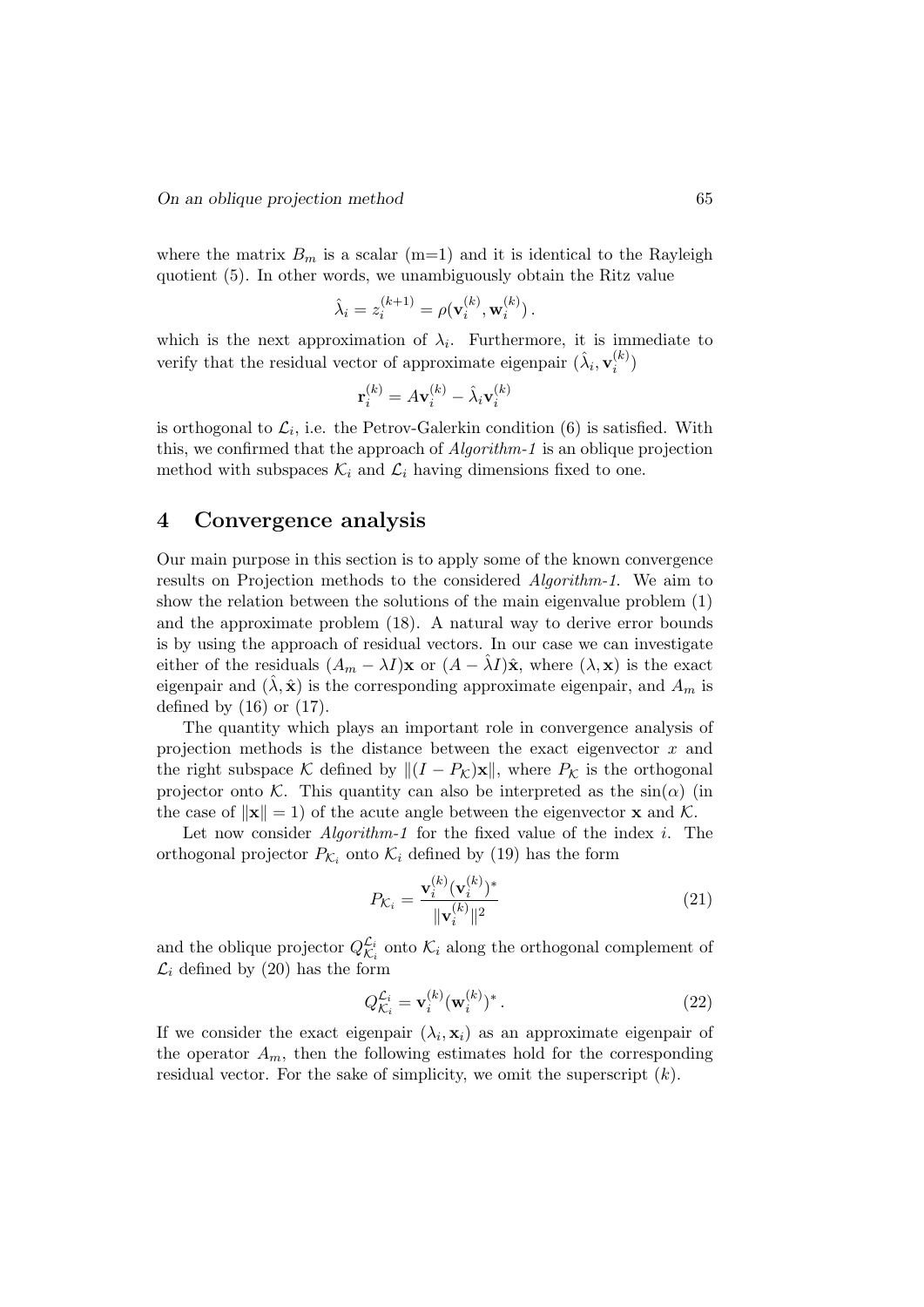**Theorem 2** Let denote by  $\gamma_i = ||Q_{\mathcal{K}_i}^{\mathcal{L}_i}||$  $\frac{\mathcal{L}_i}{\mathcal{K}_i} \|_2 \| A \|_2$ , where  $Q_{\mathcal{K}_i}^{\mathcal{L}_i}$  $\stackrel{\mathcal{L}_i}{\mathcal{K}_i}$  and  $P_{\mathcal{K}_i}$  are defined by (21) and (22) respectively. Then the following inequalities are hold

$$
(i) \| (A_m - \lambda_i I) P_{\mathcal{K}_i} \mathbf{x}_i \| \leq \gamma_i \| (I - P_{\mathcal{K}_i}) \mathbf{x}_i \|,
$$
\n
$$
(23)
$$

$$
(ii) \quad ||(A_m - \lambda_i I)\mathbf{x}_i|| \le \sqrt{|\lambda_i|^2 + \gamma_i^2} ||(I - P_{\mathcal{K}_i})\mathbf{x}_i|| \,, \tag{24}
$$

for  $i = 1, \ldots, n$ , where  $A_m = Q_{\mathcal{K}_n}^{\mathcal{L}_i}$  $\overset{\mathcal{L}_i}{\mathcal{\mathcal{K}}_i}AP_{\mathcal{\mathcal{K}}_i}.$ 

Proof: (i). It is immediate to verify that

$$
(A - \lambda_i I)P_{\mathcal{K}_i} \mathbf{x}_i = (A - \lambda_i I)(P_{\mathcal{K}_i} - I)\mathbf{x}_i
$$

and since

$$
Q_{\mathcal{K}_i}^{\mathcal{L}_i} P_{\mathcal{K}_i} = P_{\mathcal{K}_i} \,, \tag{25}
$$

we get

$$
(A_m - \lambda_i I)P_{\mathcal{K}_i} \mathbf{x}_i = Q_{\mathcal{K}_i}^{\mathcal{L}_i} (A - \lambda_i I)P_{\mathcal{K}_i} \mathbf{x}_i = -Q_{\mathcal{K}_i}^{\mathcal{L}_i} (A - \lambda_i I)(I - P_{\mathcal{K}_i}) \mathbf{x}_i.
$$

Because of  $(I - P_{\mathcal{K}_i})$  is an orthogonal projector, it follows that  $||I - P_{\mathcal{K}_i}|| = 1$ . Using that and the Cauchy-Schwarz inequality we get the first result.

(ii). The following equalities are hold

$$
(A_m - \lambda_i I)\mathbf{x}_i = (A_m - \lambda_i I)(P_{\mathcal{K}_i}\mathbf{x}_i + (I - P_{\mathcal{K}_i})\mathbf{x}_i)
$$
  
=  $(A_m - \lambda_i I)P_{\mathcal{K}_i}\mathbf{x}_i + (A_m - \lambda_i I)(I - P_{\mathcal{K}_i})\mathbf{x}_i).$ 

Using the equality  $A_m(I - P_{K_i}) = 0$  we get

$$
(A_m - \lambda_i I)\mathbf{x}_i = (A_m - \lambda_i I)P_{\mathcal{K}_i}\mathbf{x}_i - \lambda_i (I - P_{\mathcal{K}_i})\mathbf{x}_i).
$$

It easy to verify that the two terms in the right-hand side are orthogonal. Then by using the Pythaga's formula, we get the second result, which proves the theorem.

This theorem is analogous of a result obtained by Saad in [2]. We remark that the Theorem 2 states the accuracy of the exact eigenpair with respect to the approximate problem. The following corollary is straightforward.

**Corollary 1** The statements  $(i)$  and  $(ii)$  in Theorem 3 remain valid if we replace the matrix  $A_m$  with  $\tilde{A}_m = Q_{\mathcal{K}_n}^{\mathcal{L}_i}$  ${\mathcal{L}_i \over \mathcal{K}_i}AQ^{\mathcal{L}_i}_{\mathcal{K}_i}.$ 

**Proof:** It repeats the proof of Theorem 3 by using  $(25)$  and the equality  $A_m P_{\mathcal{K}_i} = \tilde{A}_m P_{\mathcal{K}_i}.$ 

To investigate the distance between the Ritz value and the exact eigenvalue we can use the following theorem.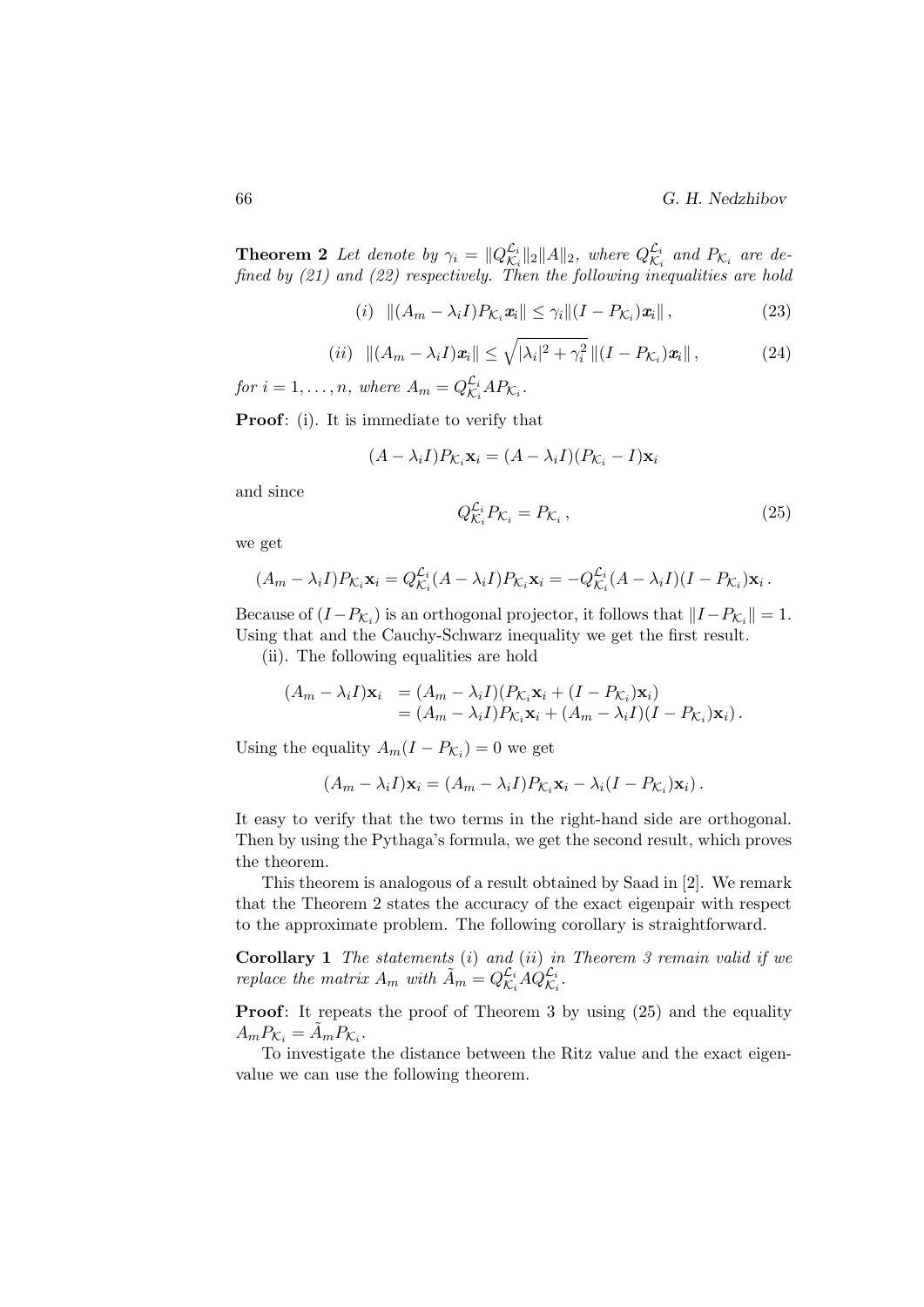On an oblique projection method 67

**Theorem 3** Let A be diagonalizable with eigenvalue decomposition  $(4)$ 

$$
A = V\Lambda V^{-1},
$$

where  $\Lambda = diag\{\lambda_1,\ldots,\lambda_n\}$ . Let  $(\hat{\lambda}_i, \hat{\boldsymbol{x}}_i)$  be an approximate eigenpair of A computed by Algorithm-1 with the corresponding residual vector

$$
\mathbf{r}_i = (A - \hat{\lambda}_i I)\hat{\mathbf{x}}_i , \ (i = 1, \ldots, n).
$$

Then there exists an eigenvalue  $\lambda_i$  of A such that

$$
|\lambda_i - \hat{\lambda}_i| \le k(V) \|r_i\| \,, \tag{26}
$$

where  $k(V) = ||V|| ||V^{-1}||$  denotes the condition number of V.

**Proof**: The result is obvious if  $\lambda_i = \hat{\lambda}_i$ . Let assume that  $\lambda_i \neq \hat{\lambda}_i$ , then the matrix  $A - \lambda_i I$  is nonsingular and we have

$$
(A - \hat{\lambda}_i I)^{-1} = V(\Lambda - \hat{\lambda}_i I)^{-1} V^{-1},
$$

which implies

$$
1 \leq \|\hat{\mathbf{x}}_i\| = \|(A - \hat{\lambda}_i I)^{-1} \mathbf{r}_i\| = \|V(\Lambda - \hat{\lambda}_i I)^{-1} V^{-1} \mathbf{r}_i\| \leq k(V) \frac{\|\mathbf{r}_i\|}{\min_j |\lambda_j - \hat{\lambda}_i|}.
$$

Rearranging the terms we get the result of the theorem.

A similar approach to Theorem 3 for studying the convergence of Ritz values is the next theorem, where both left and right residuals are used. This is the two-sided analogous of the known Bauer-Fike theorem (see [2, 11]).

**Theorem 4** Let we have the eigenvalue decomposition  $\left(\frac{1}{4}\right)$  of A

$$
A = V\Lambda V^{-1},
$$

where  $\Lambda = diag\{\lambda_1,\ldots,\lambda_n\}$ . Let  $(\hat{\lambda}_i, \hat{\boldsymbol{x}}_i, \hat{\boldsymbol{y}}_i)$  be an approximate eigentriplet of A computed by Algorithm-1 with the corresponding residual vectors

$$
\boldsymbol{r}_i=(A-\hat{\lambda}_iI)\hat{\boldsymbol{x}}_i \quad and \quad \boldsymbol{s}_i^*=\hat{\boldsymbol{y}}_i^*(A-\hat{\lambda}_iI), \ \ (i=1,\ldots,n).
$$

Then there exists an eigenvalue  $\lambda_i$  of A such that

$$
|\lambda_i - \hat{\lambda}_i| \le \sqrt{k(V) ||\mathbf{r}_i|| ||\mathbf{s}_i||},\tag{27}
$$

where  $k(V)$  denotes the condition number of V.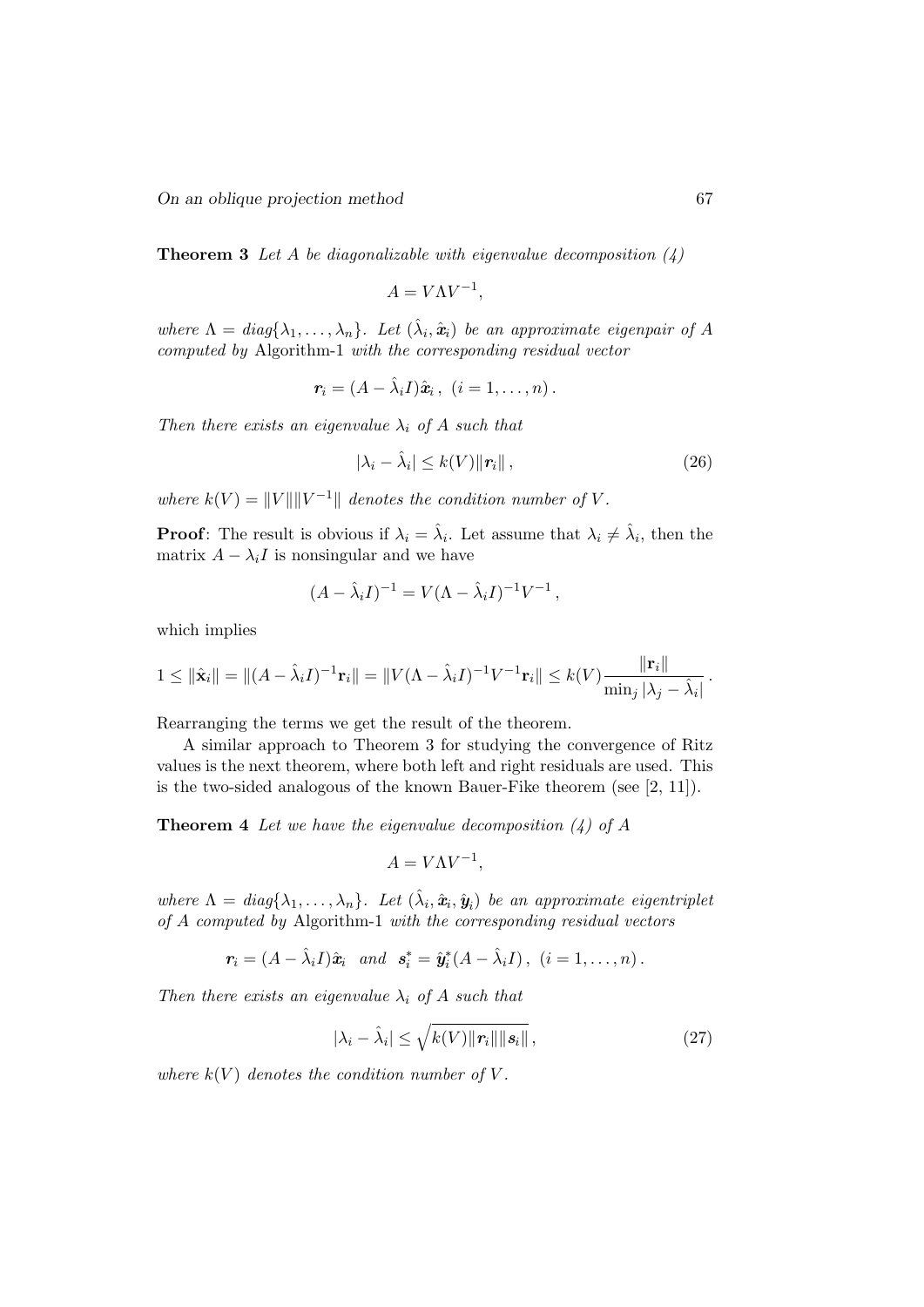**Proof**: If  $\hat{\lambda}_i$  is an eigenvalue of A the result is obvious. Let suppose the opposite. Then the matrix  $A - \lambda_i I$  is nonsingular and we have

$$
1=|\hat{\mathbf{y}}_i^*\hat{\mathbf{x}}_i|=|\mathbf{s}_i^*(A-\hat{\lambda}_iI)^{-2}\mathbf{r}_i|=|\mathbf{s}_i^*V(\Lambda-\hat{\lambda}_iI)^{-2}V^{-1}\mathbf{r}_i|\leq
$$

by using that the matrix  $(\Lambda - \hat{\lambda}_i I)$  is diagonal

$$
\leq k(V) \|\mathbf{s}_i\| \|\mathbf{r}_i\| \|\Lambda - \hat{\lambda}_i I)^{-2}\|,
$$

which implies by rearranging the terms

$$
\min_{\lambda_i} |\lambda_i - \hat{\lambda}_i| \leq k(V) \|\mathbf{s}_i\| \|\mathbf{r}_i\|.
$$

From the last expression, we get the result of the theorem.

It is important to remark that the estimates obtained in Theorem 3 and Theorem 4 depend on the quantity  $k(V)$  which is not known, and so these are a priori results. Such estimates are of great value in assessing the relative performance of algorithms.

#### 5 Conclusion

Our goal in this study was a further exploration of a relatively new iterative method that we introduced in a previous work. We have shown that this method can be considered as an oblique projection method. Using this relation we proved some analogs of known results from the theory of projection methods. We established an a posterior error bound and error bounds by using the residuals. Although the resulting bounds are not easy to calculate, they give considerable insight. We believe that the obtained results will contribute to further investigation of the considered method.

Acknowledgement. This paper is supported by Shumen University under Grant RD 08-112/31.01.2020.

#### References

- [1] G. Nedzhibov, An iterative method for diagonalization of the Frobenius companion matrix, Ann. Acad. Rom. Sci. Ser. Math. Appl., Vol. 13, No. 1–2, pp. 45–58, (2021).
- [2] Y. Saad, Numerical methods for large eigenvalue problems, Classics in Applied Mathematics, vol. 66, Society for Industrial and Applied Mathematics, Philadelphia, PA, 2011.